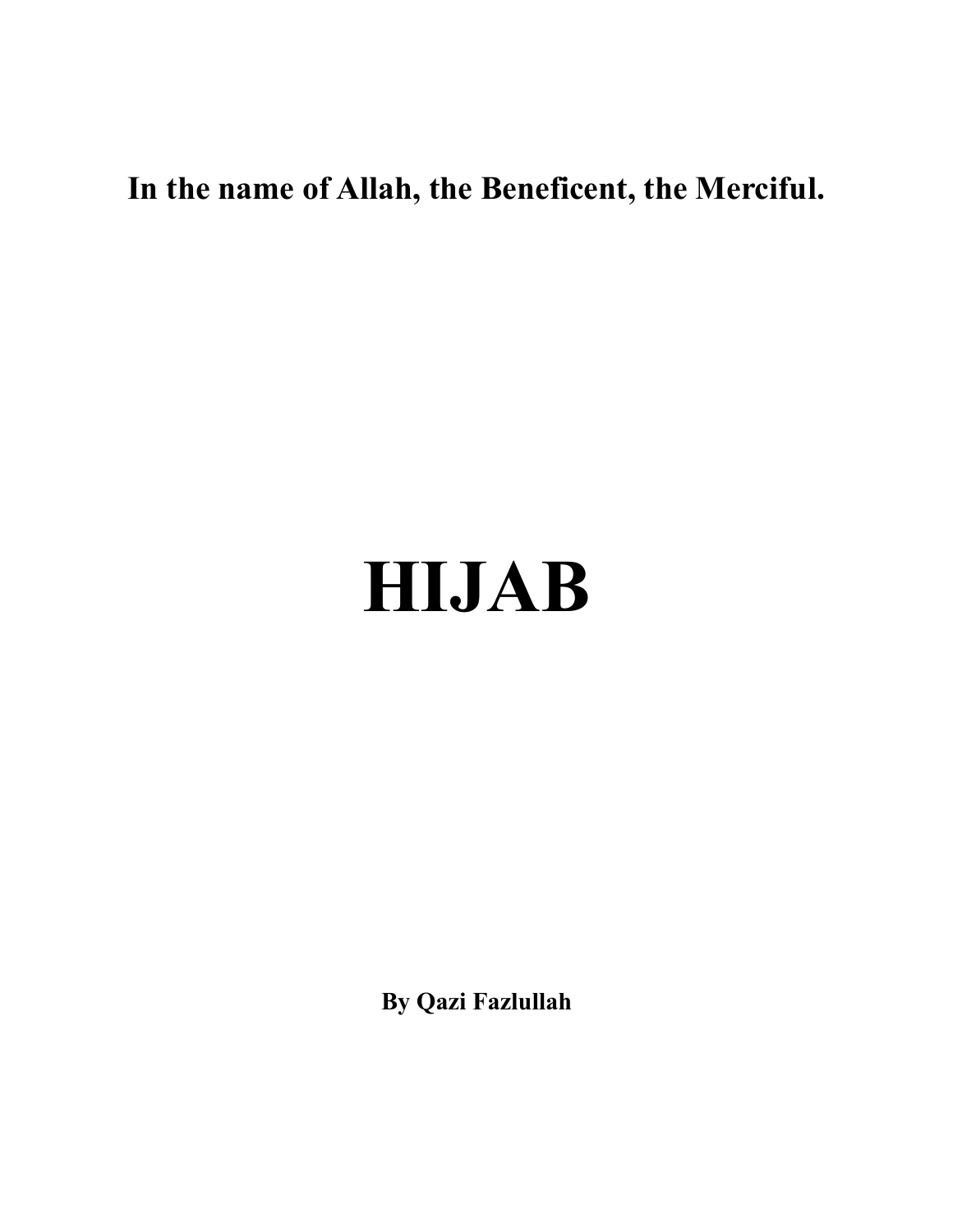Hijab (cover/veil) is the dress of believing women and not a tradition. Be proud of your religion, religious culture and civilization. Do not waste your dignity, your respect and your identification. Umar Ibnul-Khattab (RA) has said, "We the Arabs were the lowest grade of mankind, but Allah (SWT) elevated us to the pinnacle of respect due to Islam."

Islam is a Deen (religion) and his Deen compromises of all these creeds, deeds, ethics, and etiquette's that have been brought to us by our Holy Prophet (SAS). And Islam is total submission, complete surrender and unwavering obedience to Allah (SWT)'s commandments and his Prophet (SAS)'s Sunnah, all with or without knowledge of the underlying philosophy. Submission means to humbly obey, without ever questioning the reason and cause. The fundamental cause for a Muslims action or abstinence, in all matters that have been prescribed for him/her, as either allowed, mandatory, forbidden or disliked, is the command and injunction of Allah (SWT).

Indeed, every deed of Islam has an underlying philosophy, but the obligation for compliance upon a Muslim is not because of the deeds inherent philosophy, but because of the order and commandment of Allah (SWT). Like in the armed forces, compliance to orders is mandatory. A solder does not question the order of his commander, the only thing to do is to obey the order. And when the order is from the supreme Lord, king of the universe, the one who has all knowledge of all things, and which we know very little or nothing off, must we not obey, without question, without hesitation, and with utmost humidity.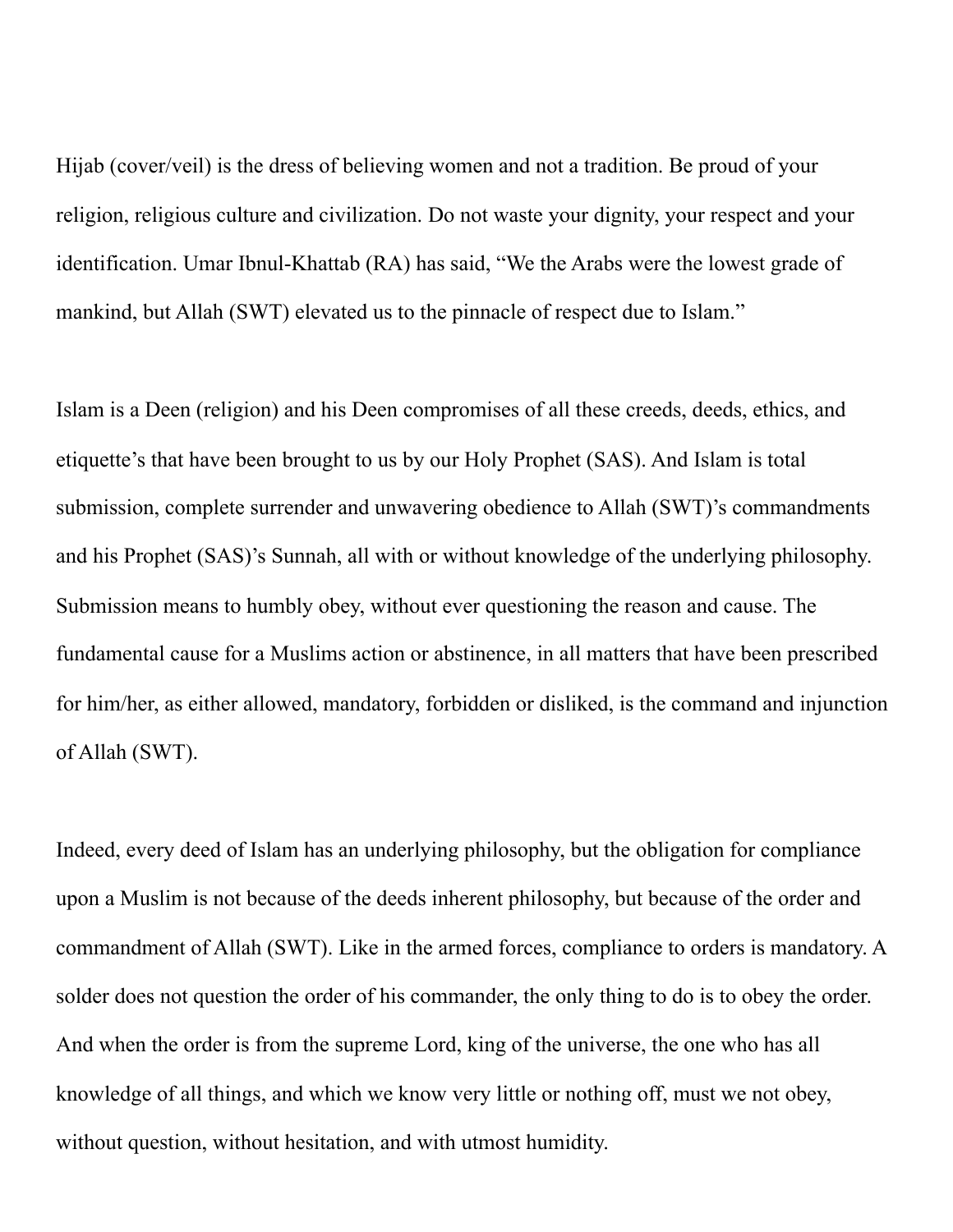As an example, when we go to a trusted doctor or specialist for our ailments, he/she may perhaps suggest a certain prescription, some laboratory tests, a procedure or surgery as a cure. We as patients do not question the doctor's diagnosis, but rather follow his/her orders as closely as possible. And this is because we trust that they are an expert in their field while we are not, and we would never give preference to our judgment over the doctors.

Let not our ego's make us deal with Allah (SWT) and his Prophet (SAS) as if they are common laymen. Allah (SWT) is the supreme one and is the all knower and all wise. We as humans are extremely limited in our minds, faculties, and comprehension. Also, as humans we are very limited in our approach and Islam mostly discusses things that are beyond our approach, and yet we continue to question things of which we have no knowledge and we continue to make choices about things that are in direct contradiction with the commandments of Allah (SWT).

Let us know what our duty is in the regard.

Allah (SWT) said, "O Believer! Save yourselves and your families from the fire, whose fuel is mankind and stones, over which the Angels (appointed) stern and severe, who flinch not the commands they receive from Allah (SWT), but do what they are commanded." 66.6

The holy Prophet (SAS) said, "Beware, every one of you is a shepherd and everyone is answerable in regard to his flock. The Caliph is a shepherd over the people and shall be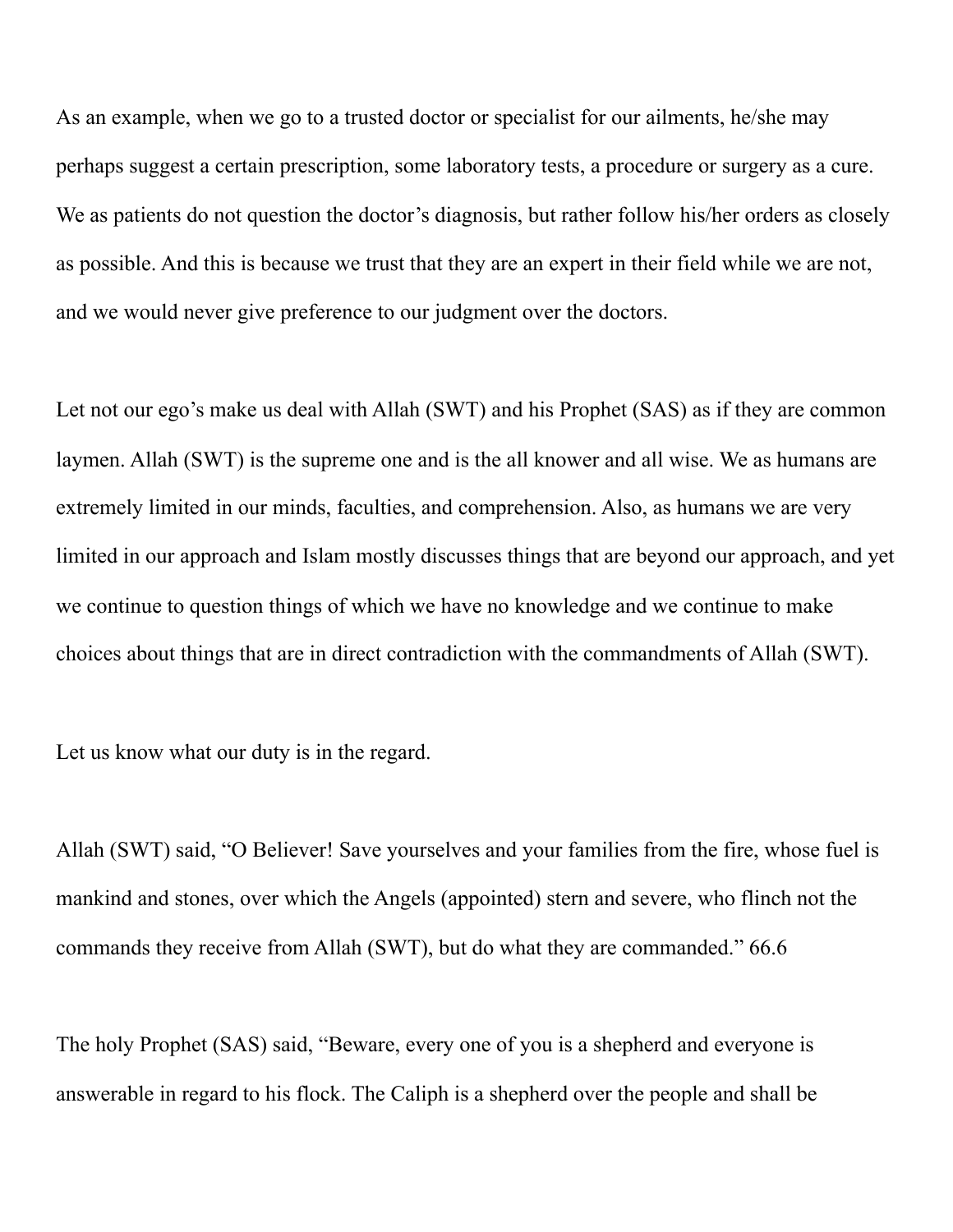questioned about his subjects. A man is a guardian over the members of his family and shall be questioned about them." Muslim Sharif

The Hadith teaches us that everyone has duties assigned to them and each and every one of us will be accountable to Allah (SWT) and asked about them.

## **QURAN VERSES REGARDING HIJAB (COVER/VEIL)**

Allah (SWT) said:

- 1. "O Prophet! Tell your wives and daughters and the believing women to draw their veils all over their bodies, that will be better that they should be known so as not to be molested, and Allah is ever oft forgiving and most merciful." Al-Ahzab 59
- 2. "And tell the believing women to lower their gaze and protect their private parts and not to show off their adornment except only that which is apparent and to draw their veils all over their bosoms, and not to reveal their beauty (make-up, ornaments) except for their husband, to their father, their husbands father, their sons, the sons of their husbands, their brothers, sons of their brothers, the sons of their sisters, their women (Muslim and committed to Hijab), or the slaves (women as Ibni Abbas said) whom their right hand possess, or old male servant who lack vigor or small children who have no information (sense of shame) of sex; and they should not stomp their feet as to reveal what they hide of their adornment. And all of you beg Allah to forgive you O believers! So you may succeed." An-Nur 31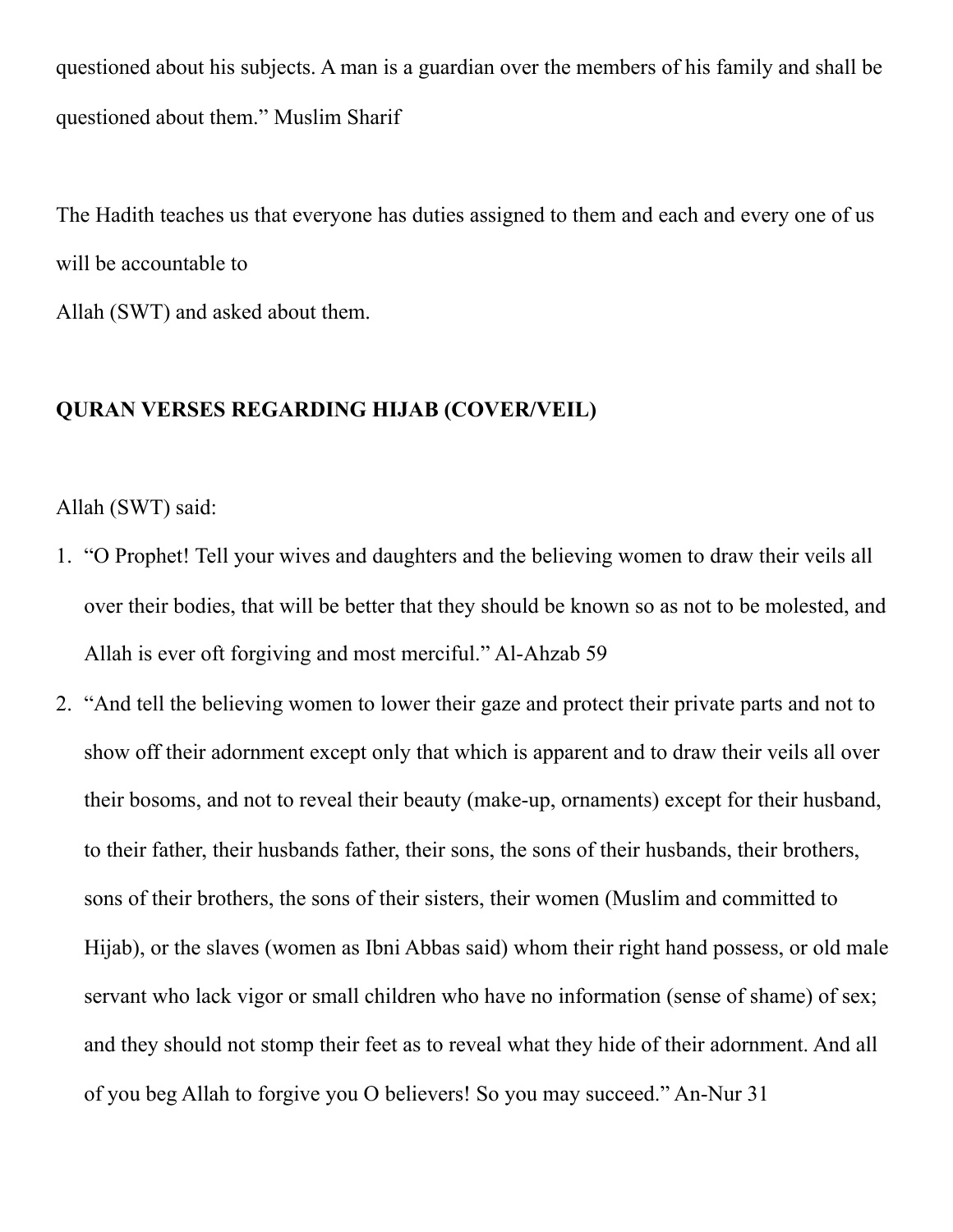- 3. "And you ask them (the women) for anything ask so them from behind the screen, that is purer for your hearts and for theirs." Al-Ahzab 53
- 4. "And stay in your houses and do not make a dazzling display like that of the former times of Ignorance." Al-Ahzab 33

## **AHADITH IN THIS REGARD**

- 1. Ummi Salma (the wife of the Holy Prophet narrates that Rasoolullah (SAS) woke up saying how many afflictions have been sent tonight and how many treasures have been sent down. Who will go and wake up the lady dwellers? Many well-dressed souls in this world will be naked on the Day of Resurrection. Bukhari
- 2. Abu Huraira (RAA) reported that Rasoolullah (SAS) said, "Two are the types of denizens (inhabitants) of hell whom I did not see (meaning that they will be from people in the coming days). People having flogs resembling the tail of an OX with them, and they would be beating up people, and the women who will be dressed, but appear to be naked, who would be inclined (to evil) and make their husbands inclined to it. Their heads would be like the humps of the bukht camel, inclined to one side (or be folded). They will not enter paradise and they will not smell its odor whereas its odor would be smelt from such and such a distance." Bukhari and Muslim.
- 3. Aisha (RAA) narrated that, "May Allah (SWT) bestow his mercy on the early emigrant women; when Allah (SWT) revealed that they should draw their veils over their necks and their bosoms, they tore up their aprons and covered their faces with it." Bukhari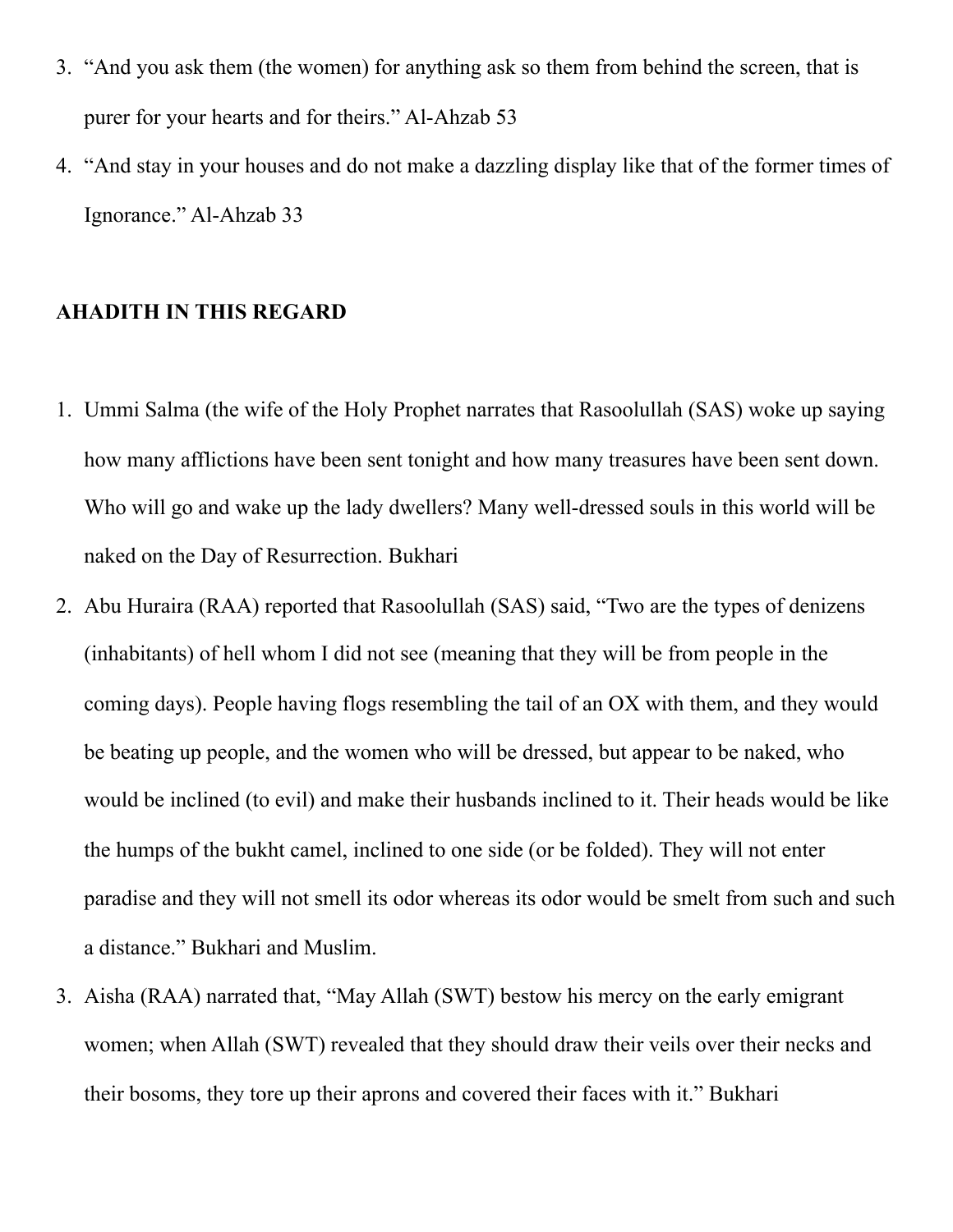- 4. Anas (RAA) said, "When the Prophet (SAS) chose for himself Safiyya daughter of Huyai Ibni Akhtab the Jew, the Sahaba said, "We did not know whether he had married her or whether she was a slave women. They said, "If he makes her wear the veil then she would be a married women (not a slave)." When he intended to rise, he made her wear the veil and she sat on the behind part of the camel. So this is how they came to know that he had married her. Bukhari, Muslim, Nisai, Ahmad.
- 5. Aisha (RAA) said, "When the caravan was adjacent to us in Hajj every one of us would draw their veil over our face, and when the caravan passed everyone would unveil their face." Al-Takawi
- 6. The Holy Prophet (SAS) said, "Allah (SWT) cursed those men who are in similitude to women and those women who are in similitude to men. And he said, "Kick them out of your home." Bukhari
- 7. Ibni Umar (RAA) reported that the Holy Prophet (SAS) said, "Whoever wears an attire of fame in this world, Allah (SWT) will make him wear an attire of humiliation in the hereafter, and then will burn it on him." Abu Dawood, and Ibni Maja

The exception in this regard is from a saying of the Holy Prophet (SAS) who said, "A women, all of her body is aurat (meaning that its covering is mandatory), except for her face and palms (hands and wrists)."

Some scholars say that this exception is only applicable for her prayer and if these two parts are naked it does not matter. Some other scholars are of the view that this is an exception in general life and it is permissible. Still some scholars say that if there is a danger of seduction (fitna) then these must be covered as well.